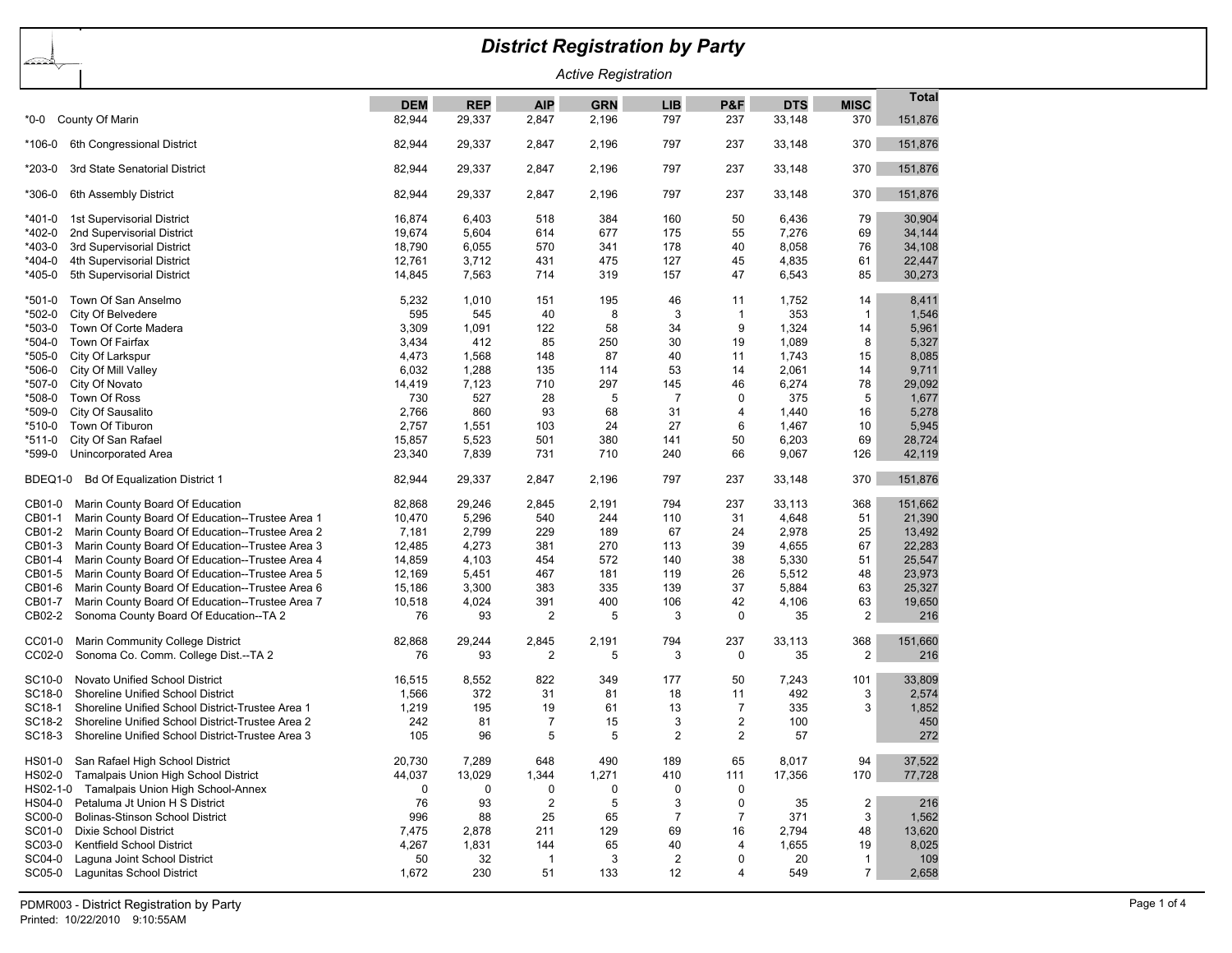| SC06-0<br>5,097<br>1,663<br>174<br>101<br>53<br>2,025<br>9,146<br>Larkspur School District<br>14<br>19<br>SC07-0<br><b>Lincoln School District</b><br>16<br>45<br>0<br>$\mathbf 0$<br>$\overline{1}$<br>0<br>10<br>$\mathbf{1}$<br>73<br>SC08-0<br>12,460<br>2,943<br>309<br>244<br>118<br>29<br>4,703<br>51<br>20,857<br>Mill Valley School District<br>SC09-0<br>244<br>76<br>$\overline{2}$<br>$\overline{2}$<br>2<br>100<br>444<br>Nicasio School District<br>18<br>38<br>SC11-0<br><b>Reed Union School District</b><br>4,210<br>2,537<br>181<br>9<br>2,172<br>15<br>9,206<br>44<br>1,963<br>SC12-0<br><b>Ross School District</b><br>839<br>626<br>36<br>$\overline{7}$<br>11<br>0<br>438<br>6<br>SC12-1-0<br>Ross School District-Annex<br>$\mathbf 0$<br>$\mathbf 0$<br>0<br>$\mathbf 0$<br>0<br>0<br>89<br>SC13-0<br>10,061<br>2,026<br>287<br>487<br>34<br>3,384<br>28<br>16,396<br>Ross Valley School District<br>SC14-0<br>13,255<br>4,411<br>437<br>361<br>120<br>49<br>5,223<br>46<br>23,902<br>San Rafael Elem School District<br>SC15-0<br>4,211<br>1,011<br>135<br>107<br>40<br>8<br>1,964<br>22<br>7,498<br>Sausalito Marin City School District<br>SC16-0<br>135<br>114<br>$\mathbf{1}$<br>2<br>0<br>0<br>55<br>307<br>Golden Hinde/los Ranchitos Annex<br>34<br>SC17-0<br>10<br>16<br>$\mathbf{1}$<br>2<br>0<br>0<br>5<br>Union Joint School District<br>5<br>880<br>CSD01-0<br><b>Gallinas Village Community Services District</b><br>528<br>120<br>15<br>16<br>4<br>188<br>4<br>$\overline{7}$<br>$\overline{2}$<br>$\mathbf{1}$<br>CSD02-0<br>927<br>87<br>28<br>342<br>1,407<br>Marin City Community Services District<br>13<br>50<br>23<br>19<br>661<br>12<br>3,105<br>CSD03-0<br><b>Marinwood Community Services District</b><br>1,694<br>642<br>4<br>$\boldsymbol{2}$<br>$\overline{2}$<br>302<br>CSD04-0<br>15<br>19<br>0<br>3<br>62<br>Muir Beach Community Services District<br>199<br>8<br>5<br>1,087<br>CSD05-0<br>456<br>31<br>231<br>Bel Marin Keys Community Services District<br>343<br>13<br>0<br>967<br>CSD06-0<br><b>Tamalpais Community Services District</b><br>545<br>54<br>47<br>22<br>6<br>11<br>4,087<br>2,435<br>CSD07-0<br><b>Tomales Community Services District</b><br>21<br>$\overline{2}$<br>6<br>$\mathbf{1}$<br>2<br>32<br>143<br>79<br>3<br><b>Bolinas Fire Protection District Community Facilities</b><br>679<br>39<br>5<br>4<br>249<br>1,048<br>CFD6-0<br>13<br>56<br>71<br>9<br>CSFP19-0 Santa Venetia-Bayside Acres Fire Prot. Dist.<br>782<br>64<br>19<br>10<br>800<br>3,891<br>2,136<br>99<br>32<br>Alto-Richardson Bay Fire District<br>2,699<br>1,109<br>34<br>1,305<br>15<br>5,297<br>FI01-0<br>4<br>5<br>3<br>FI02-0<br><b>Bolinas Fire Protection District</b><br>679<br>39<br>13<br>56<br>249<br>1,048<br>4<br>30<br>4,591<br>FI03-0<br><b>Kentfield Fire District</b><br>2,342<br>80<br>33<br>951<br>12<br>1,142<br>$\mathbf{1}$<br>FI04-0<br>8,574<br>822<br>178<br>50<br>7,249<br>101<br>33,843<br>Novato Fire Protection District<br>16,520<br>349<br>473<br>325<br>FI05-0<br>865<br>34<br>15<br>11<br>$\mathbf{1}$<br>4<br>1,728<br>Sleepy Hollow Fire Protection District<br>12,269<br>6,917<br>2,004<br>199<br>118<br>70<br>15<br>2,908<br>38<br>FI06-0<br>Southern Marin Fire Protection Dist<br>$\overline{7}$<br>$\overline{c}$<br>2<br>120<br>499<br>FI07-0<br>308<br>48<br>12<br>Stinson Beach Fire Protection District<br>38<br>6,970<br>FI08-0<br><b>Tamalpais Fire District</b><br>894<br>100<br>84<br>1,602<br>23<br>4,218<br>11<br>4,976<br>FI09-0<br><b>Tiburon Fire Protection District</b><br>2,219<br>1,417<br>97<br>22<br>21<br>1,188<br>8<br>4<br>Novato Flood Control Zone 1<br>822<br>349<br>178<br>7,247<br>101<br>33,835<br>FL01-0<br>16,516<br>8,572<br>50<br>FL02-0<br>12,951<br>2,729<br>317<br>253<br>118<br>31<br>4,759<br>48<br>21,206<br>Richardson Bay Flood Control Zone 3<br>1,583<br>FL03-0<br>Bel Air Flood Control Zone 4<br>819<br>337<br>29<br>$\overline{7}$<br>10<br>2<br>376<br>3<br>FL03-4<br>Bel Air Flood Control Subzone 4A<br>26<br>$\overline{7}$<br>0<br>0<br>0<br>0<br>12<br>45<br>$\overline{2}$<br>FL04-0<br>Stinson Beach Flood Control Zone 5<br>303<br>48<br>12<br>$\overline{7}$<br>2<br>118<br>492<br>21<br>3<br>FL05-0<br>San Rafael Meadows Flood Control Zone 6<br>455<br>157<br>8<br>4<br>163<br>817<br>6<br>1,442<br>FL06-0<br>Santa Venetia Flood Control Zone 7<br>853<br>190<br>32<br>32<br>6<br>$\overline{7}$<br>317<br>5<br>FL07-0<br>12,402<br>4,993<br>431<br>231<br>124<br>25<br>4,988<br>51<br>23,245<br>Ross Valley Flood Control Zone 9<br>944<br>FL10-0<br>Inverness Flood Control Zone 10<br>656<br>71<br>8<br>34<br>3<br>160<br>$\mathbf{1}$<br>11<br>590<br>24,841<br>258<br>112,945<br>WA01-0<br>Marin Municipal Water District<br>63,335<br>20,133<br>1,962<br>1,661<br>165<br>WA01-1<br>4,400<br>398<br>304<br>38<br>4,688<br>72<br>22,896<br>Marin Municipal Water District-Division 1<br>12,885<br>111<br>3,389<br>27<br>WA01-2<br>Marin Municipal Water District-Division 2<br>9,243<br>285<br>242<br>89<br>29<br>3,741<br>17,045<br>WA01-3<br>15,394<br>4,188<br>26,520<br>Marin Municipal Water District-Division 3<br>476<br>630<br>138<br>40<br>5,600<br>54<br>WA01-4<br>3,524<br>55<br>25,253<br>Marin Municipal Water District-Division 4<br>15,202<br>401<br>301<br>144<br>37<br>5,589<br>4,632<br>108<br>21<br>5,223<br>50<br>21,231<br>WA01-5<br>Marin Municipal Water District-Division 5<br>10,611<br>402<br>184<br>WA02-0<br><b>Stinson Beach County Water District</b><br>306<br>48<br>12<br>7<br>2<br>2<br>123<br>500<br>WA03-0<br>17,777<br>8,760<br>841<br>414<br>192<br>57<br>7,590<br>104<br>35,735<br>North Marin Water District<br>WA03-1<br>North Marin Water District-Annexation Original<br>16,520<br>822<br>50<br>7,249<br>101<br>33,843<br>8,574<br>349<br>178<br>$\overline{7}$<br>9<br>CFD2-0<br>Bel/tib Library Agency - 1995-1<br>3,309<br>2,075<br>142<br>31<br>30<br>1,800<br>7,403<br>CFD3-0<br>Mill Valley Library Agency - 1996-1<br>6,032<br>1,288<br>135<br>114<br>53<br>14<br>2,061<br>14<br>9,711<br>LIB01-0<br>Marin County Library District<br>42,508<br>16,190<br>1,570<br>428<br>17,091<br>79,405<br>1,266<br>132<br>220<br>Marin County Library District-Fairfax/west Marin<br>LIB01-1<br>9,293<br>1,842<br>245<br>589<br>3,128<br>28<br>15,254<br>83<br>46<br>Marin County Library District-Eastern Marin<br>LIB01-2<br>33,215<br>14,347<br>678<br>345<br>13,965<br>64,153<br>1,325<br>86<br>192<br>LIB02-0<br>Marin County Free Library District<br>45,232<br>18,129<br>231<br>84,176<br>16,992<br>1,676<br>1,320<br>456<br>140<br>2,793<br><b>REC01-0</b><br><b>Strawberry Recreation District</b><br>1,375<br>619<br>54<br>18<br>14<br>$\mathbf{1}$<br>704<br>8 | <b>DEM</b> | <b>REP</b> | <b>AIP</b> | <b>GRN</b> | <b>LIB</b> | P&F | <b>DTS</b> | <b>MISC</b> | Total |
|--------------------------------------------------------------------------------------------------------------------------------------------------------------------------------------------------------------------------------------------------------------------------------------------------------------------------------------------------------------------------------------------------------------------------------------------------------------------------------------------------------------------------------------------------------------------------------------------------------------------------------------------------------------------------------------------------------------------------------------------------------------------------------------------------------------------------------------------------------------------------------------------------------------------------------------------------------------------------------------------------------------------------------------------------------------------------------------------------------------------------------------------------------------------------------------------------------------------------------------------------------------------------------------------------------------------------------------------------------------------------------------------------------------------------------------------------------------------------------------------------------------------------------------------------------------------------------------------------------------------------------------------------------------------------------------------------------------------------------------------------------------------------------------------------------------------------------------------------------------------------------------------------------------------------------------------------------------------------------------------------------------------------------------------------------------------------------------------------------------------------------------------------------------------------------------------------------------------------------------------------------------------------------------------------------------------------------------------------------------------------------------------------------------------------------------------------------------------------------------------------------------------------------------------------------------------------------------------------------------------------------------------------------------------------------------------------------------------------------------------------------------------------------------------------------------------------------------------------------------------------------------------------------------------------------------------------------------------------------------------------------------------------------------------------------------------------------------------------------------------------------------------------------------------------------------------------------------------------------------------------------------------------------------------------------------------------------------------------------------------------------------------------------------------------------------------------------------------------------------------------------------------------------------------------------------------------------------------------------------------------------------------------------------------------------------------------------------------------------------------------------------------------------------------------------------------------------------------------------------------------------------------------------------------------------------------------------------------------------------------------------------------------------------------------------------------------------------------------------------------------------------------------------------------------------------------------------------------------------------------------------------------------------------------------------------------------------------------------------------------------------------------------------------------------------------------------------------------------------------------------------------------------------------------------------------------------------------------------------------------------------------------------------------------------------------------------------------------------------------------------------------------------------------------------------------------------------------------------------------------------------------------------------------------------------------------------------------------------------------------------------------------------------------------------------------------------------------------------------------------------------------------------------------------------------------------------------------------------------------------------------------------------------------------------------------------------------------------------------------------------------------------------------------------------------------------------------------------------------------------------------------------------------------------------------------------------------------------------------------------------------------------------------------------------------------------------------------------------------------------------------------------------------------------------------------------------------------------------------------------------------------------------------------------------------------------------------------------------------------------------------------------------------------------------------------------------------------------------------------------------------------------------------------------------------------------------------------------------------------------------------------------------------------------------------------------------------------------------------------------------------------------------------------------------------------------------------------------------------------------------------------------------------------------------------------------------------------------------------------------------------------------------------------------------------------------------------------------------------------------------------------------------|------------|------------|------------|------------|------------|-----|------------|-------------|-------|
|                                                                                                                                                                                                                                                                                                                                                                                                                                                                                                                                                                                                                                                                                                                                                                                                                                                                                                                                                                                                                                                                                                                                                                                                                                                                                                                                                                                                                                                                                                                                                                                                                                                                                                                                                                                                                                                                                                                                                                                                                                                                                                                                                                                                                                                                                                                                                                                                                                                                                                                                                                                                                                                                                                                                                                                                                                                                                                                                                                                                                                                                                                                                                                                                                                                                                                                                                                                                                                                                                                                                                                                                                                                                                                                                                                                                                                                                                                                                                                                                                                                                                                                                                                                                                                                                                                                                                                                                                                                                                                                                                                                                                                                                                                                                                                                                                                                                                                                                                                                                                                                                                                                                                                                                                                                                                                                                                                                                                                                                                                                                                                                                                                                                                                                                                                                                                                                                                                                                                                                                                                                                                                                                                                                                                                                                                                                                                                                                                                                                                                                                                                                                                                                                                                                                                                          |            |            |            |            |            |     |            |             |       |
|                                                                                                                                                                                                                                                                                                                                                                                                                                                                                                                                                                                                                                                                                                                                                                                                                                                                                                                                                                                                                                                                                                                                                                                                                                                                                                                                                                                                                                                                                                                                                                                                                                                                                                                                                                                                                                                                                                                                                                                                                                                                                                                                                                                                                                                                                                                                                                                                                                                                                                                                                                                                                                                                                                                                                                                                                                                                                                                                                                                                                                                                                                                                                                                                                                                                                                                                                                                                                                                                                                                                                                                                                                                                                                                                                                                                                                                                                                                                                                                                                                                                                                                                                                                                                                                                                                                                                                                                                                                                                                                                                                                                                                                                                                                                                                                                                                                                                                                                                                                                                                                                                                                                                                                                                                                                                                                                                                                                                                                                                                                                                                                                                                                                                                                                                                                                                                                                                                                                                                                                                                                                                                                                                                                                                                                                                                                                                                                                                                                                                                                                                                                                                                                                                                                                                                          |            |            |            |            |            |     |            |             |       |
|                                                                                                                                                                                                                                                                                                                                                                                                                                                                                                                                                                                                                                                                                                                                                                                                                                                                                                                                                                                                                                                                                                                                                                                                                                                                                                                                                                                                                                                                                                                                                                                                                                                                                                                                                                                                                                                                                                                                                                                                                                                                                                                                                                                                                                                                                                                                                                                                                                                                                                                                                                                                                                                                                                                                                                                                                                                                                                                                                                                                                                                                                                                                                                                                                                                                                                                                                                                                                                                                                                                                                                                                                                                                                                                                                                                                                                                                                                                                                                                                                                                                                                                                                                                                                                                                                                                                                                                                                                                                                                                                                                                                                                                                                                                                                                                                                                                                                                                                                                                                                                                                                                                                                                                                                                                                                                                                                                                                                                                                                                                                                                                                                                                                                                                                                                                                                                                                                                                                                                                                                                                                                                                                                                                                                                                                                                                                                                                                                                                                                                                                                                                                                                                                                                                                                                          |            |            |            |            |            |     |            |             |       |
|                                                                                                                                                                                                                                                                                                                                                                                                                                                                                                                                                                                                                                                                                                                                                                                                                                                                                                                                                                                                                                                                                                                                                                                                                                                                                                                                                                                                                                                                                                                                                                                                                                                                                                                                                                                                                                                                                                                                                                                                                                                                                                                                                                                                                                                                                                                                                                                                                                                                                                                                                                                                                                                                                                                                                                                                                                                                                                                                                                                                                                                                                                                                                                                                                                                                                                                                                                                                                                                                                                                                                                                                                                                                                                                                                                                                                                                                                                                                                                                                                                                                                                                                                                                                                                                                                                                                                                                                                                                                                                                                                                                                                                                                                                                                                                                                                                                                                                                                                                                                                                                                                                                                                                                                                                                                                                                                                                                                                                                                                                                                                                                                                                                                                                                                                                                                                                                                                                                                                                                                                                                                                                                                                                                                                                                                                                                                                                                                                                                                                                                                                                                                                                                                                                                                                                          |            |            |            |            |            |     |            |             |       |
|                                                                                                                                                                                                                                                                                                                                                                                                                                                                                                                                                                                                                                                                                                                                                                                                                                                                                                                                                                                                                                                                                                                                                                                                                                                                                                                                                                                                                                                                                                                                                                                                                                                                                                                                                                                                                                                                                                                                                                                                                                                                                                                                                                                                                                                                                                                                                                                                                                                                                                                                                                                                                                                                                                                                                                                                                                                                                                                                                                                                                                                                                                                                                                                                                                                                                                                                                                                                                                                                                                                                                                                                                                                                                                                                                                                                                                                                                                                                                                                                                                                                                                                                                                                                                                                                                                                                                                                                                                                                                                                                                                                                                                                                                                                                                                                                                                                                                                                                                                                                                                                                                                                                                                                                                                                                                                                                                                                                                                                                                                                                                                                                                                                                                                                                                                                                                                                                                                                                                                                                                                                                                                                                                                                                                                                                                                                                                                                                                                                                                                                                                                                                                                                                                                                                                                          |            |            |            |            |            |     |            |             |       |
|                                                                                                                                                                                                                                                                                                                                                                                                                                                                                                                                                                                                                                                                                                                                                                                                                                                                                                                                                                                                                                                                                                                                                                                                                                                                                                                                                                                                                                                                                                                                                                                                                                                                                                                                                                                                                                                                                                                                                                                                                                                                                                                                                                                                                                                                                                                                                                                                                                                                                                                                                                                                                                                                                                                                                                                                                                                                                                                                                                                                                                                                                                                                                                                                                                                                                                                                                                                                                                                                                                                                                                                                                                                                                                                                                                                                                                                                                                                                                                                                                                                                                                                                                                                                                                                                                                                                                                                                                                                                                                                                                                                                                                                                                                                                                                                                                                                                                                                                                                                                                                                                                                                                                                                                                                                                                                                                                                                                                                                                                                                                                                                                                                                                                                                                                                                                                                                                                                                                                                                                                                                                                                                                                                                                                                                                                                                                                                                                                                                                                                                                                                                                                                                                                                                                                                          |            |            |            |            |            |     |            |             |       |
|                                                                                                                                                                                                                                                                                                                                                                                                                                                                                                                                                                                                                                                                                                                                                                                                                                                                                                                                                                                                                                                                                                                                                                                                                                                                                                                                                                                                                                                                                                                                                                                                                                                                                                                                                                                                                                                                                                                                                                                                                                                                                                                                                                                                                                                                                                                                                                                                                                                                                                                                                                                                                                                                                                                                                                                                                                                                                                                                                                                                                                                                                                                                                                                                                                                                                                                                                                                                                                                                                                                                                                                                                                                                                                                                                                                                                                                                                                                                                                                                                                                                                                                                                                                                                                                                                                                                                                                                                                                                                                                                                                                                                                                                                                                                                                                                                                                                                                                                                                                                                                                                                                                                                                                                                                                                                                                                                                                                                                                                                                                                                                                                                                                                                                                                                                                                                                                                                                                                                                                                                                                                                                                                                                                                                                                                                                                                                                                                                                                                                                                                                                                                                                                                                                                                                                          |            |            |            |            |            |     |            |             |       |
|                                                                                                                                                                                                                                                                                                                                                                                                                                                                                                                                                                                                                                                                                                                                                                                                                                                                                                                                                                                                                                                                                                                                                                                                                                                                                                                                                                                                                                                                                                                                                                                                                                                                                                                                                                                                                                                                                                                                                                                                                                                                                                                                                                                                                                                                                                                                                                                                                                                                                                                                                                                                                                                                                                                                                                                                                                                                                                                                                                                                                                                                                                                                                                                                                                                                                                                                                                                                                                                                                                                                                                                                                                                                                                                                                                                                                                                                                                                                                                                                                                                                                                                                                                                                                                                                                                                                                                                                                                                                                                                                                                                                                                                                                                                                                                                                                                                                                                                                                                                                                                                                                                                                                                                                                                                                                                                                                                                                                                                                                                                                                                                                                                                                                                                                                                                                                                                                                                                                                                                                                                                                                                                                                                                                                                                                                                                                                                                                                                                                                                                                                                                                                                                                                                                                                                          |            |            |            |            |            |     |            |             |       |
|                                                                                                                                                                                                                                                                                                                                                                                                                                                                                                                                                                                                                                                                                                                                                                                                                                                                                                                                                                                                                                                                                                                                                                                                                                                                                                                                                                                                                                                                                                                                                                                                                                                                                                                                                                                                                                                                                                                                                                                                                                                                                                                                                                                                                                                                                                                                                                                                                                                                                                                                                                                                                                                                                                                                                                                                                                                                                                                                                                                                                                                                                                                                                                                                                                                                                                                                                                                                                                                                                                                                                                                                                                                                                                                                                                                                                                                                                                                                                                                                                                                                                                                                                                                                                                                                                                                                                                                                                                                                                                                                                                                                                                                                                                                                                                                                                                                                                                                                                                                                                                                                                                                                                                                                                                                                                                                                                                                                                                                                                                                                                                                                                                                                                                                                                                                                                                                                                                                                                                                                                                                                                                                                                                                                                                                                                                                                                                                                                                                                                                                                                                                                                                                                                                                                                                          |            |            |            |            |            |     |            |             |       |
|                                                                                                                                                                                                                                                                                                                                                                                                                                                                                                                                                                                                                                                                                                                                                                                                                                                                                                                                                                                                                                                                                                                                                                                                                                                                                                                                                                                                                                                                                                                                                                                                                                                                                                                                                                                                                                                                                                                                                                                                                                                                                                                                                                                                                                                                                                                                                                                                                                                                                                                                                                                                                                                                                                                                                                                                                                                                                                                                                                                                                                                                                                                                                                                                                                                                                                                                                                                                                                                                                                                                                                                                                                                                                                                                                                                                                                                                                                                                                                                                                                                                                                                                                                                                                                                                                                                                                                                                                                                                                                                                                                                                                                                                                                                                                                                                                                                                                                                                                                                                                                                                                                                                                                                                                                                                                                                                                                                                                                                                                                                                                                                                                                                                                                                                                                                                                                                                                                                                                                                                                                                                                                                                                                                                                                                                                                                                                                                                                                                                                                                                                                                                                                                                                                                                                                          |            |            |            |            |            |     |            |             |       |
|                                                                                                                                                                                                                                                                                                                                                                                                                                                                                                                                                                                                                                                                                                                                                                                                                                                                                                                                                                                                                                                                                                                                                                                                                                                                                                                                                                                                                                                                                                                                                                                                                                                                                                                                                                                                                                                                                                                                                                                                                                                                                                                                                                                                                                                                                                                                                                                                                                                                                                                                                                                                                                                                                                                                                                                                                                                                                                                                                                                                                                                                                                                                                                                                                                                                                                                                                                                                                                                                                                                                                                                                                                                                                                                                                                                                                                                                                                                                                                                                                                                                                                                                                                                                                                                                                                                                                                                                                                                                                                                                                                                                                                                                                                                                                                                                                                                                                                                                                                                                                                                                                                                                                                                                                                                                                                                                                                                                                                                                                                                                                                                                                                                                                                                                                                                                                                                                                                                                                                                                                                                                                                                                                                                                                                                                                                                                                                                                                                                                                                                                                                                                                                                                                                                                                                          |            |            |            |            |            |     |            |             |       |
|                                                                                                                                                                                                                                                                                                                                                                                                                                                                                                                                                                                                                                                                                                                                                                                                                                                                                                                                                                                                                                                                                                                                                                                                                                                                                                                                                                                                                                                                                                                                                                                                                                                                                                                                                                                                                                                                                                                                                                                                                                                                                                                                                                                                                                                                                                                                                                                                                                                                                                                                                                                                                                                                                                                                                                                                                                                                                                                                                                                                                                                                                                                                                                                                                                                                                                                                                                                                                                                                                                                                                                                                                                                                                                                                                                                                                                                                                                                                                                                                                                                                                                                                                                                                                                                                                                                                                                                                                                                                                                                                                                                                                                                                                                                                                                                                                                                                                                                                                                                                                                                                                                                                                                                                                                                                                                                                                                                                                                                                                                                                                                                                                                                                                                                                                                                                                                                                                                                                                                                                                                                                                                                                                                                                                                                                                                                                                                                                                                                                                                                                                                                                                                                                                                                                                                          |            |            |            |            |            |     |            |             |       |
|                                                                                                                                                                                                                                                                                                                                                                                                                                                                                                                                                                                                                                                                                                                                                                                                                                                                                                                                                                                                                                                                                                                                                                                                                                                                                                                                                                                                                                                                                                                                                                                                                                                                                                                                                                                                                                                                                                                                                                                                                                                                                                                                                                                                                                                                                                                                                                                                                                                                                                                                                                                                                                                                                                                                                                                                                                                                                                                                                                                                                                                                                                                                                                                                                                                                                                                                                                                                                                                                                                                                                                                                                                                                                                                                                                                                                                                                                                                                                                                                                                                                                                                                                                                                                                                                                                                                                                                                                                                                                                                                                                                                                                                                                                                                                                                                                                                                                                                                                                                                                                                                                                                                                                                                                                                                                                                                                                                                                                                                                                                                                                                                                                                                                                                                                                                                                                                                                                                                                                                                                                                                                                                                                                                                                                                                                                                                                                                                                                                                                                                                                                                                                                                                                                                                                                          |            |            |            |            |            |     |            |             |       |
|                                                                                                                                                                                                                                                                                                                                                                                                                                                                                                                                                                                                                                                                                                                                                                                                                                                                                                                                                                                                                                                                                                                                                                                                                                                                                                                                                                                                                                                                                                                                                                                                                                                                                                                                                                                                                                                                                                                                                                                                                                                                                                                                                                                                                                                                                                                                                                                                                                                                                                                                                                                                                                                                                                                                                                                                                                                                                                                                                                                                                                                                                                                                                                                                                                                                                                                                                                                                                                                                                                                                                                                                                                                                                                                                                                                                                                                                                                                                                                                                                                                                                                                                                                                                                                                                                                                                                                                                                                                                                                                                                                                                                                                                                                                                                                                                                                                                                                                                                                                                                                                                                                                                                                                                                                                                                                                                                                                                                                                                                                                                                                                                                                                                                                                                                                                                                                                                                                                                                                                                                                                                                                                                                                                                                                                                                                                                                                                                                                                                                                                                                                                                                                                                                                                                                                          |            |            |            |            |            |     |            |             |       |
|                                                                                                                                                                                                                                                                                                                                                                                                                                                                                                                                                                                                                                                                                                                                                                                                                                                                                                                                                                                                                                                                                                                                                                                                                                                                                                                                                                                                                                                                                                                                                                                                                                                                                                                                                                                                                                                                                                                                                                                                                                                                                                                                                                                                                                                                                                                                                                                                                                                                                                                                                                                                                                                                                                                                                                                                                                                                                                                                                                                                                                                                                                                                                                                                                                                                                                                                                                                                                                                                                                                                                                                                                                                                                                                                                                                                                                                                                                                                                                                                                                                                                                                                                                                                                                                                                                                                                                                                                                                                                                                                                                                                                                                                                                                                                                                                                                                                                                                                                                                                                                                                                                                                                                                                                                                                                                                                                                                                                                                                                                                                                                                                                                                                                                                                                                                                                                                                                                                                                                                                                                                                                                                                                                                                                                                                                                                                                                                                                                                                                                                                                                                                                                                                                                                                                                          |            |            |            |            |            |     |            |             |       |
|                                                                                                                                                                                                                                                                                                                                                                                                                                                                                                                                                                                                                                                                                                                                                                                                                                                                                                                                                                                                                                                                                                                                                                                                                                                                                                                                                                                                                                                                                                                                                                                                                                                                                                                                                                                                                                                                                                                                                                                                                                                                                                                                                                                                                                                                                                                                                                                                                                                                                                                                                                                                                                                                                                                                                                                                                                                                                                                                                                                                                                                                                                                                                                                                                                                                                                                                                                                                                                                                                                                                                                                                                                                                                                                                                                                                                                                                                                                                                                                                                                                                                                                                                                                                                                                                                                                                                                                                                                                                                                                                                                                                                                                                                                                                                                                                                                                                                                                                                                                                                                                                                                                                                                                                                                                                                                                                                                                                                                                                                                                                                                                                                                                                                                                                                                                                                                                                                                                                                                                                                                                                                                                                                                                                                                                                                                                                                                                                                                                                                                                                                                                                                                                                                                                                                                          |            |            |            |            |            |     |            |             |       |
|                                                                                                                                                                                                                                                                                                                                                                                                                                                                                                                                                                                                                                                                                                                                                                                                                                                                                                                                                                                                                                                                                                                                                                                                                                                                                                                                                                                                                                                                                                                                                                                                                                                                                                                                                                                                                                                                                                                                                                                                                                                                                                                                                                                                                                                                                                                                                                                                                                                                                                                                                                                                                                                                                                                                                                                                                                                                                                                                                                                                                                                                                                                                                                                                                                                                                                                                                                                                                                                                                                                                                                                                                                                                                                                                                                                                                                                                                                                                                                                                                                                                                                                                                                                                                                                                                                                                                                                                                                                                                                                                                                                                                                                                                                                                                                                                                                                                                                                                                                                                                                                                                                                                                                                                                                                                                                                                                                                                                                                                                                                                                                                                                                                                                                                                                                                                                                                                                                                                                                                                                                                                                                                                                                                                                                                                                                                                                                                                                                                                                                                                                                                                                                                                                                                                                                          |            |            |            |            |            |     |            |             |       |
|                                                                                                                                                                                                                                                                                                                                                                                                                                                                                                                                                                                                                                                                                                                                                                                                                                                                                                                                                                                                                                                                                                                                                                                                                                                                                                                                                                                                                                                                                                                                                                                                                                                                                                                                                                                                                                                                                                                                                                                                                                                                                                                                                                                                                                                                                                                                                                                                                                                                                                                                                                                                                                                                                                                                                                                                                                                                                                                                                                                                                                                                                                                                                                                                                                                                                                                                                                                                                                                                                                                                                                                                                                                                                                                                                                                                                                                                                                                                                                                                                                                                                                                                                                                                                                                                                                                                                                                                                                                                                                                                                                                                                                                                                                                                                                                                                                                                                                                                                                                                                                                                                                                                                                                                                                                                                                                                                                                                                                                                                                                                                                                                                                                                                                                                                                                                                                                                                                                                                                                                                                                                                                                                                                                                                                                                                                                                                                                                                                                                                                                                                                                                                                                                                                                                                                          |            |            |            |            |            |     |            |             |       |
|                                                                                                                                                                                                                                                                                                                                                                                                                                                                                                                                                                                                                                                                                                                                                                                                                                                                                                                                                                                                                                                                                                                                                                                                                                                                                                                                                                                                                                                                                                                                                                                                                                                                                                                                                                                                                                                                                                                                                                                                                                                                                                                                                                                                                                                                                                                                                                                                                                                                                                                                                                                                                                                                                                                                                                                                                                                                                                                                                                                                                                                                                                                                                                                                                                                                                                                                                                                                                                                                                                                                                                                                                                                                                                                                                                                                                                                                                                                                                                                                                                                                                                                                                                                                                                                                                                                                                                                                                                                                                                                                                                                                                                                                                                                                                                                                                                                                                                                                                                                                                                                                                                                                                                                                                                                                                                                                                                                                                                                                                                                                                                                                                                                                                                                                                                                                                                                                                                                                                                                                                                                                                                                                                                                                                                                                                                                                                                                                                                                                                                                                                                                                                                                                                                                                                                          |            |            |            |            |            |     |            |             |       |
|                                                                                                                                                                                                                                                                                                                                                                                                                                                                                                                                                                                                                                                                                                                                                                                                                                                                                                                                                                                                                                                                                                                                                                                                                                                                                                                                                                                                                                                                                                                                                                                                                                                                                                                                                                                                                                                                                                                                                                                                                                                                                                                                                                                                                                                                                                                                                                                                                                                                                                                                                                                                                                                                                                                                                                                                                                                                                                                                                                                                                                                                                                                                                                                                                                                                                                                                                                                                                                                                                                                                                                                                                                                                                                                                                                                                                                                                                                                                                                                                                                                                                                                                                                                                                                                                                                                                                                                                                                                                                                                                                                                                                                                                                                                                                                                                                                                                                                                                                                                                                                                                                                                                                                                                                                                                                                                                                                                                                                                                                                                                                                                                                                                                                                                                                                                                                                                                                                                                                                                                                                                                                                                                                                                                                                                                                                                                                                                                                                                                                                                                                                                                                                                                                                                                                                          |            |            |            |            |            |     |            |             |       |
|                                                                                                                                                                                                                                                                                                                                                                                                                                                                                                                                                                                                                                                                                                                                                                                                                                                                                                                                                                                                                                                                                                                                                                                                                                                                                                                                                                                                                                                                                                                                                                                                                                                                                                                                                                                                                                                                                                                                                                                                                                                                                                                                                                                                                                                                                                                                                                                                                                                                                                                                                                                                                                                                                                                                                                                                                                                                                                                                                                                                                                                                                                                                                                                                                                                                                                                                                                                                                                                                                                                                                                                                                                                                                                                                                                                                                                                                                                                                                                                                                                                                                                                                                                                                                                                                                                                                                                                                                                                                                                                                                                                                                                                                                                                                                                                                                                                                                                                                                                                                                                                                                                                                                                                                                                                                                                                                                                                                                                                                                                                                                                                                                                                                                                                                                                                                                                                                                                                                                                                                                                                                                                                                                                                                                                                                                                                                                                                                                                                                                                                                                                                                                                                                                                                                                                          |            |            |            |            |            |     |            |             |       |
|                                                                                                                                                                                                                                                                                                                                                                                                                                                                                                                                                                                                                                                                                                                                                                                                                                                                                                                                                                                                                                                                                                                                                                                                                                                                                                                                                                                                                                                                                                                                                                                                                                                                                                                                                                                                                                                                                                                                                                                                                                                                                                                                                                                                                                                                                                                                                                                                                                                                                                                                                                                                                                                                                                                                                                                                                                                                                                                                                                                                                                                                                                                                                                                                                                                                                                                                                                                                                                                                                                                                                                                                                                                                                                                                                                                                                                                                                                                                                                                                                                                                                                                                                                                                                                                                                                                                                                                                                                                                                                                                                                                                                                                                                                                                                                                                                                                                                                                                                                                                                                                                                                                                                                                                                                                                                                                                                                                                                                                                                                                                                                                                                                                                                                                                                                                                                                                                                                                                                                                                                                                                                                                                                                                                                                                                                                                                                                                                                                                                                                                                                                                                                                                                                                                                                                          |            |            |            |            |            |     |            |             |       |
|                                                                                                                                                                                                                                                                                                                                                                                                                                                                                                                                                                                                                                                                                                                                                                                                                                                                                                                                                                                                                                                                                                                                                                                                                                                                                                                                                                                                                                                                                                                                                                                                                                                                                                                                                                                                                                                                                                                                                                                                                                                                                                                                                                                                                                                                                                                                                                                                                                                                                                                                                                                                                                                                                                                                                                                                                                                                                                                                                                                                                                                                                                                                                                                                                                                                                                                                                                                                                                                                                                                                                                                                                                                                                                                                                                                                                                                                                                                                                                                                                                                                                                                                                                                                                                                                                                                                                                                                                                                                                                                                                                                                                                                                                                                                                                                                                                                                                                                                                                                                                                                                                                                                                                                                                                                                                                                                                                                                                                                                                                                                                                                                                                                                                                                                                                                                                                                                                                                                                                                                                                                                                                                                                                                                                                                                                                                                                                                                                                                                                                                                                                                                                                                                                                                                                                          |            |            |            |            |            |     |            |             |       |
|                                                                                                                                                                                                                                                                                                                                                                                                                                                                                                                                                                                                                                                                                                                                                                                                                                                                                                                                                                                                                                                                                                                                                                                                                                                                                                                                                                                                                                                                                                                                                                                                                                                                                                                                                                                                                                                                                                                                                                                                                                                                                                                                                                                                                                                                                                                                                                                                                                                                                                                                                                                                                                                                                                                                                                                                                                                                                                                                                                                                                                                                                                                                                                                                                                                                                                                                                                                                                                                                                                                                                                                                                                                                                                                                                                                                                                                                                                                                                                                                                                                                                                                                                                                                                                                                                                                                                                                                                                                                                                                                                                                                                                                                                                                                                                                                                                                                                                                                                                                                                                                                                                                                                                                                                                                                                                                                                                                                                                                                                                                                                                                                                                                                                                                                                                                                                                                                                                                                                                                                                                                                                                                                                                                                                                                                                                                                                                                                                                                                                                                                                                                                                                                                                                                                                                          |            |            |            |            |            |     |            |             |       |
|                                                                                                                                                                                                                                                                                                                                                                                                                                                                                                                                                                                                                                                                                                                                                                                                                                                                                                                                                                                                                                                                                                                                                                                                                                                                                                                                                                                                                                                                                                                                                                                                                                                                                                                                                                                                                                                                                                                                                                                                                                                                                                                                                                                                                                                                                                                                                                                                                                                                                                                                                                                                                                                                                                                                                                                                                                                                                                                                                                                                                                                                                                                                                                                                                                                                                                                                                                                                                                                                                                                                                                                                                                                                                                                                                                                                                                                                                                                                                                                                                                                                                                                                                                                                                                                                                                                                                                                                                                                                                                                                                                                                                                                                                                                                                                                                                                                                                                                                                                                                                                                                                                                                                                                                                                                                                                                                                                                                                                                                                                                                                                                                                                                                                                                                                                                                                                                                                                                                                                                                                                                                                                                                                                                                                                                                                                                                                                                                                                                                                                                                                                                                                                                                                                                                                                          |            |            |            |            |            |     |            |             |       |
|                                                                                                                                                                                                                                                                                                                                                                                                                                                                                                                                                                                                                                                                                                                                                                                                                                                                                                                                                                                                                                                                                                                                                                                                                                                                                                                                                                                                                                                                                                                                                                                                                                                                                                                                                                                                                                                                                                                                                                                                                                                                                                                                                                                                                                                                                                                                                                                                                                                                                                                                                                                                                                                                                                                                                                                                                                                                                                                                                                                                                                                                                                                                                                                                                                                                                                                                                                                                                                                                                                                                                                                                                                                                                                                                                                                                                                                                                                                                                                                                                                                                                                                                                                                                                                                                                                                                                                                                                                                                                                                                                                                                                                                                                                                                                                                                                                                                                                                                                                                                                                                                                                                                                                                                                                                                                                                                                                                                                                                                                                                                                                                                                                                                                                                                                                                                                                                                                                                                                                                                                                                                                                                                                                                                                                                                                                                                                                                                                                                                                                                                                                                                                                                                                                                                                                          |            |            |            |            |            |     |            |             |       |
|                                                                                                                                                                                                                                                                                                                                                                                                                                                                                                                                                                                                                                                                                                                                                                                                                                                                                                                                                                                                                                                                                                                                                                                                                                                                                                                                                                                                                                                                                                                                                                                                                                                                                                                                                                                                                                                                                                                                                                                                                                                                                                                                                                                                                                                                                                                                                                                                                                                                                                                                                                                                                                                                                                                                                                                                                                                                                                                                                                                                                                                                                                                                                                                                                                                                                                                                                                                                                                                                                                                                                                                                                                                                                                                                                                                                                                                                                                                                                                                                                                                                                                                                                                                                                                                                                                                                                                                                                                                                                                                                                                                                                                                                                                                                                                                                                                                                                                                                                                                                                                                                                                                                                                                                                                                                                                                                                                                                                                                                                                                                                                                                                                                                                                                                                                                                                                                                                                                                                                                                                                                                                                                                                                                                                                                                                                                                                                                                                                                                                                                                                                                                                                                                                                                                                                          |            |            |            |            |            |     |            |             |       |
|                                                                                                                                                                                                                                                                                                                                                                                                                                                                                                                                                                                                                                                                                                                                                                                                                                                                                                                                                                                                                                                                                                                                                                                                                                                                                                                                                                                                                                                                                                                                                                                                                                                                                                                                                                                                                                                                                                                                                                                                                                                                                                                                                                                                                                                                                                                                                                                                                                                                                                                                                                                                                                                                                                                                                                                                                                                                                                                                                                                                                                                                                                                                                                                                                                                                                                                                                                                                                                                                                                                                                                                                                                                                                                                                                                                                                                                                                                                                                                                                                                                                                                                                                                                                                                                                                                                                                                                                                                                                                                                                                                                                                                                                                                                                                                                                                                                                                                                                                                                                                                                                                                                                                                                                                                                                                                                                                                                                                                                                                                                                                                                                                                                                                                                                                                                                                                                                                                                                                                                                                                                                                                                                                                                                                                                                                                                                                                                                                                                                                                                                                                                                                                                                                                                                                                          |            |            |            |            |            |     |            |             |       |
|                                                                                                                                                                                                                                                                                                                                                                                                                                                                                                                                                                                                                                                                                                                                                                                                                                                                                                                                                                                                                                                                                                                                                                                                                                                                                                                                                                                                                                                                                                                                                                                                                                                                                                                                                                                                                                                                                                                                                                                                                                                                                                                                                                                                                                                                                                                                                                                                                                                                                                                                                                                                                                                                                                                                                                                                                                                                                                                                                                                                                                                                                                                                                                                                                                                                                                                                                                                                                                                                                                                                                                                                                                                                                                                                                                                                                                                                                                                                                                                                                                                                                                                                                                                                                                                                                                                                                                                                                                                                                                                                                                                                                                                                                                                                                                                                                                                                                                                                                                                                                                                                                                                                                                                                                                                                                                                                                                                                                                                                                                                                                                                                                                                                                                                                                                                                                                                                                                                                                                                                                                                                                                                                                                                                                                                                                                                                                                                                                                                                                                                                                                                                                                                                                                                                                                          |            |            |            |            |            |     |            |             |       |
|                                                                                                                                                                                                                                                                                                                                                                                                                                                                                                                                                                                                                                                                                                                                                                                                                                                                                                                                                                                                                                                                                                                                                                                                                                                                                                                                                                                                                                                                                                                                                                                                                                                                                                                                                                                                                                                                                                                                                                                                                                                                                                                                                                                                                                                                                                                                                                                                                                                                                                                                                                                                                                                                                                                                                                                                                                                                                                                                                                                                                                                                                                                                                                                                                                                                                                                                                                                                                                                                                                                                                                                                                                                                                                                                                                                                                                                                                                                                                                                                                                                                                                                                                                                                                                                                                                                                                                                                                                                                                                                                                                                                                                                                                                                                                                                                                                                                                                                                                                                                                                                                                                                                                                                                                                                                                                                                                                                                                                                                                                                                                                                                                                                                                                                                                                                                                                                                                                                                                                                                                                                                                                                                                                                                                                                                                                                                                                                                                                                                                                                                                                                                                                                                                                                                                                          |            |            |            |            |            |     |            |             |       |
|                                                                                                                                                                                                                                                                                                                                                                                                                                                                                                                                                                                                                                                                                                                                                                                                                                                                                                                                                                                                                                                                                                                                                                                                                                                                                                                                                                                                                                                                                                                                                                                                                                                                                                                                                                                                                                                                                                                                                                                                                                                                                                                                                                                                                                                                                                                                                                                                                                                                                                                                                                                                                                                                                                                                                                                                                                                                                                                                                                                                                                                                                                                                                                                                                                                                                                                                                                                                                                                                                                                                                                                                                                                                                                                                                                                                                                                                                                                                                                                                                                                                                                                                                                                                                                                                                                                                                                                                                                                                                                                                                                                                                                                                                                                                                                                                                                                                                                                                                                                                                                                                                                                                                                                                                                                                                                                                                                                                                                                                                                                                                                                                                                                                                                                                                                                                                                                                                                                                                                                                                                                                                                                                                                                                                                                                                                                                                                                                                                                                                                                                                                                                                                                                                                                                                                          |            |            |            |            |            |     |            |             |       |
|                                                                                                                                                                                                                                                                                                                                                                                                                                                                                                                                                                                                                                                                                                                                                                                                                                                                                                                                                                                                                                                                                                                                                                                                                                                                                                                                                                                                                                                                                                                                                                                                                                                                                                                                                                                                                                                                                                                                                                                                                                                                                                                                                                                                                                                                                                                                                                                                                                                                                                                                                                                                                                                                                                                                                                                                                                                                                                                                                                                                                                                                                                                                                                                                                                                                                                                                                                                                                                                                                                                                                                                                                                                                                                                                                                                                                                                                                                                                                                                                                                                                                                                                                                                                                                                                                                                                                                                                                                                                                                                                                                                                                                                                                                                                                                                                                                                                                                                                                                                                                                                                                                                                                                                                                                                                                                                                                                                                                                                                                                                                                                                                                                                                                                                                                                                                                                                                                                                                                                                                                                                                                                                                                                                                                                                                                                                                                                                                                                                                                                                                                                                                                                                                                                                                                                          |            |            |            |            |            |     |            |             |       |
|                                                                                                                                                                                                                                                                                                                                                                                                                                                                                                                                                                                                                                                                                                                                                                                                                                                                                                                                                                                                                                                                                                                                                                                                                                                                                                                                                                                                                                                                                                                                                                                                                                                                                                                                                                                                                                                                                                                                                                                                                                                                                                                                                                                                                                                                                                                                                                                                                                                                                                                                                                                                                                                                                                                                                                                                                                                                                                                                                                                                                                                                                                                                                                                                                                                                                                                                                                                                                                                                                                                                                                                                                                                                                                                                                                                                                                                                                                                                                                                                                                                                                                                                                                                                                                                                                                                                                                                                                                                                                                                                                                                                                                                                                                                                                                                                                                                                                                                                                                                                                                                                                                                                                                                                                                                                                                                                                                                                                                                                                                                                                                                                                                                                                                                                                                                                                                                                                                                                                                                                                                                                                                                                                                                                                                                                                                                                                                                                                                                                                                                                                                                                                                                                                                                                                                          |            |            |            |            |            |     |            |             |       |
|                                                                                                                                                                                                                                                                                                                                                                                                                                                                                                                                                                                                                                                                                                                                                                                                                                                                                                                                                                                                                                                                                                                                                                                                                                                                                                                                                                                                                                                                                                                                                                                                                                                                                                                                                                                                                                                                                                                                                                                                                                                                                                                                                                                                                                                                                                                                                                                                                                                                                                                                                                                                                                                                                                                                                                                                                                                                                                                                                                                                                                                                                                                                                                                                                                                                                                                                                                                                                                                                                                                                                                                                                                                                                                                                                                                                                                                                                                                                                                                                                                                                                                                                                                                                                                                                                                                                                                                                                                                                                                                                                                                                                                                                                                                                                                                                                                                                                                                                                                                                                                                                                                                                                                                                                                                                                                                                                                                                                                                                                                                                                                                                                                                                                                                                                                                                                                                                                                                                                                                                                                                                                                                                                                                                                                                                                                                                                                                                                                                                                                                                                                                                                                                                                                                                                                          |            |            |            |            |            |     |            |             |       |
|                                                                                                                                                                                                                                                                                                                                                                                                                                                                                                                                                                                                                                                                                                                                                                                                                                                                                                                                                                                                                                                                                                                                                                                                                                                                                                                                                                                                                                                                                                                                                                                                                                                                                                                                                                                                                                                                                                                                                                                                                                                                                                                                                                                                                                                                                                                                                                                                                                                                                                                                                                                                                                                                                                                                                                                                                                                                                                                                                                                                                                                                                                                                                                                                                                                                                                                                                                                                                                                                                                                                                                                                                                                                                                                                                                                                                                                                                                                                                                                                                                                                                                                                                                                                                                                                                                                                                                                                                                                                                                                                                                                                                                                                                                                                                                                                                                                                                                                                                                                                                                                                                                                                                                                                                                                                                                                                                                                                                                                                                                                                                                                                                                                                                                                                                                                                                                                                                                                                                                                                                                                                                                                                                                                                                                                                                                                                                                                                                                                                                                                                                                                                                                                                                                                                                                          |            |            |            |            |            |     |            |             |       |
|                                                                                                                                                                                                                                                                                                                                                                                                                                                                                                                                                                                                                                                                                                                                                                                                                                                                                                                                                                                                                                                                                                                                                                                                                                                                                                                                                                                                                                                                                                                                                                                                                                                                                                                                                                                                                                                                                                                                                                                                                                                                                                                                                                                                                                                                                                                                                                                                                                                                                                                                                                                                                                                                                                                                                                                                                                                                                                                                                                                                                                                                                                                                                                                                                                                                                                                                                                                                                                                                                                                                                                                                                                                                                                                                                                                                                                                                                                                                                                                                                                                                                                                                                                                                                                                                                                                                                                                                                                                                                                                                                                                                                                                                                                                                                                                                                                                                                                                                                                                                                                                                                                                                                                                                                                                                                                                                                                                                                                                                                                                                                                                                                                                                                                                                                                                                                                                                                                                                                                                                                                                                                                                                                                                                                                                                                                                                                                                                                                                                                                                                                                                                                                                                                                                                                                          |            |            |            |            |            |     |            |             |       |
|                                                                                                                                                                                                                                                                                                                                                                                                                                                                                                                                                                                                                                                                                                                                                                                                                                                                                                                                                                                                                                                                                                                                                                                                                                                                                                                                                                                                                                                                                                                                                                                                                                                                                                                                                                                                                                                                                                                                                                                                                                                                                                                                                                                                                                                                                                                                                                                                                                                                                                                                                                                                                                                                                                                                                                                                                                                                                                                                                                                                                                                                                                                                                                                                                                                                                                                                                                                                                                                                                                                                                                                                                                                                                                                                                                                                                                                                                                                                                                                                                                                                                                                                                                                                                                                                                                                                                                                                                                                                                                                                                                                                                                                                                                                                                                                                                                                                                                                                                                                                                                                                                                                                                                                                                                                                                                                                                                                                                                                                                                                                                                                                                                                                                                                                                                                                                                                                                                                                                                                                                                                                                                                                                                                                                                                                                                                                                                                                                                                                                                                                                                                                                                                                                                                                                                          |            |            |            |            |            |     |            |             |       |
|                                                                                                                                                                                                                                                                                                                                                                                                                                                                                                                                                                                                                                                                                                                                                                                                                                                                                                                                                                                                                                                                                                                                                                                                                                                                                                                                                                                                                                                                                                                                                                                                                                                                                                                                                                                                                                                                                                                                                                                                                                                                                                                                                                                                                                                                                                                                                                                                                                                                                                                                                                                                                                                                                                                                                                                                                                                                                                                                                                                                                                                                                                                                                                                                                                                                                                                                                                                                                                                                                                                                                                                                                                                                                                                                                                                                                                                                                                                                                                                                                                                                                                                                                                                                                                                                                                                                                                                                                                                                                                                                                                                                                                                                                                                                                                                                                                                                                                                                                                                                                                                                                                                                                                                                                                                                                                                                                                                                                                                                                                                                                                                                                                                                                                                                                                                                                                                                                                                                                                                                                                                                                                                                                                                                                                                                                                                                                                                                                                                                                                                                                                                                                                                                                                                                                                          |            |            |            |            |            |     |            |             |       |
|                                                                                                                                                                                                                                                                                                                                                                                                                                                                                                                                                                                                                                                                                                                                                                                                                                                                                                                                                                                                                                                                                                                                                                                                                                                                                                                                                                                                                                                                                                                                                                                                                                                                                                                                                                                                                                                                                                                                                                                                                                                                                                                                                                                                                                                                                                                                                                                                                                                                                                                                                                                                                                                                                                                                                                                                                                                                                                                                                                                                                                                                                                                                                                                                                                                                                                                                                                                                                                                                                                                                                                                                                                                                                                                                                                                                                                                                                                                                                                                                                                                                                                                                                                                                                                                                                                                                                                                                                                                                                                                                                                                                                                                                                                                                                                                                                                                                                                                                                                                                                                                                                                                                                                                                                                                                                                                                                                                                                                                                                                                                                                                                                                                                                                                                                                                                                                                                                                                                                                                                                                                                                                                                                                                                                                                                                                                                                                                                                                                                                                                                                                                                                                                                                                                                                                          |            |            |            |            |            |     |            |             |       |
|                                                                                                                                                                                                                                                                                                                                                                                                                                                                                                                                                                                                                                                                                                                                                                                                                                                                                                                                                                                                                                                                                                                                                                                                                                                                                                                                                                                                                                                                                                                                                                                                                                                                                                                                                                                                                                                                                                                                                                                                                                                                                                                                                                                                                                                                                                                                                                                                                                                                                                                                                                                                                                                                                                                                                                                                                                                                                                                                                                                                                                                                                                                                                                                                                                                                                                                                                                                                                                                                                                                                                                                                                                                                                                                                                                                                                                                                                                                                                                                                                                                                                                                                                                                                                                                                                                                                                                                                                                                                                                                                                                                                                                                                                                                                                                                                                                                                                                                                                                                                                                                                                                                                                                                                                                                                                                                                                                                                                                                                                                                                                                                                                                                                                                                                                                                                                                                                                                                                                                                                                                                                                                                                                                                                                                                                                                                                                                                                                                                                                                                                                                                                                                                                                                                                                                          |            |            |            |            |            |     |            |             |       |
|                                                                                                                                                                                                                                                                                                                                                                                                                                                                                                                                                                                                                                                                                                                                                                                                                                                                                                                                                                                                                                                                                                                                                                                                                                                                                                                                                                                                                                                                                                                                                                                                                                                                                                                                                                                                                                                                                                                                                                                                                                                                                                                                                                                                                                                                                                                                                                                                                                                                                                                                                                                                                                                                                                                                                                                                                                                                                                                                                                                                                                                                                                                                                                                                                                                                                                                                                                                                                                                                                                                                                                                                                                                                                                                                                                                                                                                                                                                                                                                                                                                                                                                                                                                                                                                                                                                                                                                                                                                                                                                                                                                                                                                                                                                                                                                                                                                                                                                                                                                                                                                                                                                                                                                                                                                                                                                                                                                                                                                                                                                                                                                                                                                                                                                                                                                                                                                                                                                                                                                                                                                                                                                                                                                                                                                                                                                                                                                                                                                                                                                                                                                                                                                                                                                                                                          |            |            |            |            |            |     |            |             |       |
|                                                                                                                                                                                                                                                                                                                                                                                                                                                                                                                                                                                                                                                                                                                                                                                                                                                                                                                                                                                                                                                                                                                                                                                                                                                                                                                                                                                                                                                                                                                                                                                                                                                                                                                                                                                                                                                                                                                                                                                                                                                                                                                                                                                                                                                                                                                                                                                                                                                                                                                                                                                                                                                                                                                                                                                                                                                                                                                                                                                                                                                                                                                                                                                                                                                                                                                                                                                                                                                                                                                                                                                                                                                                                                                                                                                                                                                                                                                                                                                                                                                                                                                                                                                                                                                                                                                                                                                                                                                                                                                                                                                                                                                                                                                                                                                                                                                                                                                                                                                                                                                                                                                                                                                                                                                                                                                                                                                                                                                                                                                                                                                                                                                                                                                                                                                                                                                                                                                                                                                                                                                                                                                                                                                                                                                                                                                                                                                                                                                                                                                                                                                                                                                                                                                                                                          |            |            |            |            |            |     |            |             |       |
|                                                                                                                                                                                                                                                                                                                                                                                                                                                                                                                                                                                                                                                                                                                                                                                                                                                                                                                                                                                                                                                                                                                                                                                                                                                                                                                                                                                                                                                                                                                                                                                                                                                                                                                                                                                                                                                                                                                                                                                                                                                                                                                                                                                                                                                                                                                                                                                                                                                                                                                                                                                                                                                                                                                                                                                                                                                                                                                                                                                                                                                                                                                                                                                                                                                                                                                                                                                                                                                                                                                                                                                                                                                                                                                                                                                                                                                                                                                                                                                                                                                                                                                                                                                                                                                                                                                                                                                                                                                                                                                                                                                                                                                                                                                                                                                                                                                                                                                                                                                                                                                                                                                                                                                                                                                                                                                                                                                                                                                                                                                                                                                                                                                                                                                                                                                                                                                                                                                                                                                                                                                                                                                                                                                                                                                                                                                                                                                                                                                                                                                                                                                                                                                                                                                                                                          |            |            |            |            |            |     |            |             |       |
|                                                                                                                                                                                                                                                                                                                                                                                                                                                                                                                                                                                                                                                                                                                                                                                                                                                                                                                                                                                                                                                                                                                                                                                                                                                                                                                                                                                                                                                                                                                                                                                                                                                                                                                                                                                                                                                                                                                                                                                                                                                                                                                                                                                                                                                                                                                                                                                                                                                                                                                                                                                                                                                                                                                                                                                                                                                                                                                                                                                                                                                                                                                                                                                                                                                                                                                                                                                                                                                                                                                                                                                                                                                                                                                                                                                                                                                                                                                                                                                                                                                                                                                                                                                                                                                                                                                                                                                                                                                                                                                                                                                                                                                                                                                                                                                                                                                                                                                                                                                                                                                                                                                                                                                                                                                                                                                                                                                                                                                                                                                                                                                                                                                                                                                                                                                                                                                                                                                                                                                                                                                                                                                                                                                                                                                                                                                                                                                                                                                                                                                                                                                                                                                                                                                                                                          |            |            |            |            |            |     |            |             |       |
|                                                                                                                                                                                                                                                                                                                                                                                                                                                                                                                                                                                                                                                                                                                                                                                                                                                                                                                                                                                                                                                                                                                                                                                                                                                                                                                                                                                                                                                                                                                                                                                                                                                                                                                                                                                                                                                                                                                                                                                                                                                                                                                                                                                                                                                                                                                                                                                                                                                                                                                                                                                                                                                                                                                                                                                                                                                                                                                                                                                                                                                                                                                                                                                                                                                                                                                                                                                                                                                                                                                                                                                                                                                                                                                                                                                                                                                                                                                                                                                                                                                                                                                                                                                                                                                                                                                                                                                                                                                                                                                                                                                                                                                                                                                                                                                                                                                                                                                                                                                                                                                                                                                                                                                                                                                                                                                                                                                                                                                                                                                                                                                                                                                                                                                                                                                                                                                                                                                                                                                                                                                                                                                                                                                                                                                                                                                                                                                                                                                                                                                                                                                                                                                                                                                                                                          |            |            |            |            |            |     |            |             |       |
|                                                                                                                                                                                                                                                                                                                                                                                                                                                                                                                                                                                                                                                                                                                                                                                                                                                                                                                                                                                                                                                                                                                                                                                                                                                                                                                                                                                                                                                                                                                                                                                                                                                                                                                                                                                                                                                                                                                                                                                                                                                                                                                                                                                                                                                                                                                                                                                                                                                                                                                                                                                                                                                                                                                                                                                                                                                                                                                                                                                                                                                                                                                                                                                                                                                                                                                                                                                                                                                                                                                                                                                                                                                                                                                                                                                                                                                                                                                                                                                                                                                                                                                                                                                                                                                                                                                                                                                                                                                                                                                                                                                                                                                                                                                                                                                                                                                                                                                                                                                                                                                                                                                                                                                                                                                                                                                                                                                                                                                                                                                                                                                                                                                                                                                                                                                                                                                                                                                                                                                                                                                                                                                                                                                                                                                                                                                                                                                                                                                                                                                                                                                                                                                                                                                                                                          |            |            |            |            |            |     |            |             |       |
|                                                                                                                                                                                                                                                                                                                                                                                                                                                                                                                                                                                                                                                                                                                                                                                                                                                                                                                                                                                                                                                                                                                                                                                                                                                                                                                                                                                                                                                                                                                                                                                                                                                                                                                                                                                                                                                                                                                                                                                                                                                                                                                                                                                                                                                                                                                                                                                                                                                                                                                                                                                                                                                                                                                                                                                                                                                                                                                                                                                                                                                                                                                                                                                                                                                                                                                                                                                                                                                                                                                                                                                                                                                                                                                                                                                                                                                                                                                                                                                                                                                                                                                                                                                                                                                                                                                                                                                                                                                                                                                                                                                                                                                                                                                                                                                                                                                                                                                                                                                                                                                                                                                                                                                                                                                                                                                                                                                                                                                                                                                                                                                                                                                                                                                                                                                                                                                                                                                                                                                                                                                                                                                                                                                                                                                                                                                                                                                                                                                                                                                                                                                                                                                                                                                                                                          |            |            |            |            |            |     |            |             |       |
|                                                                                                                                                                                                                                                                                                                                                                                                                                                                                                                                                                                                                                                                                                                                                                                                                                                                                                                                                                                                                                                                                                                                                                                                                                                                                                                                                                                                                                                                                                                                                                                                                                                                                                                                                                                                                                                                                                                                                                                                                                                                                                                                                                                                                                                                                                                                                                                                                                                                                                                                                                                                                                                                                                                                                                                                                                                                                                                                                                                                                                                                                                                                                                                                                                                                                                                                                                                                                                                                                                                                                                                                                                                                                                                                                                                                                                                                                                                                                                                                                                                                                                                                                                                                                                                                                                                                                                                                                                                                                                                                                                                                                                                                                                                                                                                                                                                                                                                                                                                                                                                                                                                                                                                                                                                                                                                                                                                                                                                                                                                                                                                                                                                                                                                                                                                                                                                                                                                                                                                                                                                                                                                                                                                                                                                                                                                                                                                                                                                                                                                                                                                                                                                                                                                                                                          |            |            |            |            |            |     |            |             |       |
|                                                                                                                                                                                                                                                                                                                                                                                                                                                                                                                                                                                                                                                                                                                                                                                                                                                                                                                                                                                                                                                                                                                                                                                                                                                                                                                                                                                                                                                                                                                                                                                                                                                                                                                                                                                                                                                                                                                                                                                                                                                                                                                                                                                                                                                                                                                                                                                                                                                                                                                                                                                                                                                                                                                                                                                                                                                                                                                                                                                                                                                                                                                                                                                                                                                                                                                                                                                                                                                                                                                                                                                                                                                                                                                                                                                                                                                                                                                                                                                                                                                                                                                                                                                                                                                                                                                                                                                                                                                                                                                                                                                                                                                                                                                                                                                                                                                                                                                                                                                                                                                                                                                                                                                                                                                                                                                                                                                                                                                                                                                                                                                                                                                                                                                                                                                                                                                                                                                                                                                                                                                                                                                                                                                                                                                                                                                                                                                                                                                                                                                                                                                                                                                                                                                                                                          |            |            |            |            |            |     |            |             |       |
|                                                                                                                                                                                                                                                                                                                                                                                                                                                                                                                                                                                                                                                                                                                                                                                                                                                                                                                                                                                                                                                                                                                                                                                                                                                                                                                                                                                                                                                                                                                                                                                                                                                                                                                                                                                                                                                                                                                                                                                                                                                                                                                                                                                                                                                                                                                                                                                                                                                                                                                                                                                                                                                                                                                                                                                                                                                                                                                                                                                                                                                                                                                                                                                                                                                                                                                                                                                                                                                                                                                                                                                                                                                                                                                                                                                                                                                                                                                                                                                                                                                                                                                                                                                                                                                                                                                                                                                                                                                                                                                                                                                                                                                                                                                                                                                                                                                                                                                                                                                                                                                                                                                                                                                                                                                                                                                                                                                                                                                                                                                                                                                                                                                                                                                                                                                                                                                                                                                                                                                                                                                                                                                                                                                                                                                                                                                                                                                                                                                                                                                                                                                                                                                                                                                                                                          |            |            |            |            |            |     |            |             |       |
|                                                                                                                                                                                                                                                                                                                                                                                                                                                                                                                                                                                                                                                                                                                                                                                                                                                                                                                                                                                                                                                                                                                                                                                                                                                                                                                                                                                                                                                                                                                                                                                                                                                                                                                                                                                                                                                                                                                                                                                                                                                                                                                                                                                                                                                                                                                                                                                                                                                                                                                                                                                                                                                                                                                                                                                                                                                                                                                                                                                                                                                                                                                                                                                                                                                                                                                                                                                                                                                                                                                                                                                                                                                                                                                                                                                                                                                                                                                                                                                                                                                                                                                                                                                                                                                                                                                                                                                                                                                                                                                                                                                                                                                                                                                                                                                                                                                                                                                                                                                                                                                                                                                                                                                                                                                                                                                                                                                                                                                                                                                                                                                                                                                                                                                                                                                                                                                                                                                                                                                                                                                                                                                                                                                                                                                                                                                                                                                                                                                                                                                                                                                                                                                                                                                                                                          |            |            |            |            |            |     |            |             |       |
|                                                                                                                                                                                                                                                                                                                                                                                                                                                                                                                                                                                                                                                                                                                                                                                                                                                                                                                                                                                                                                                                                                                                                                                                                                                                                                                                                                                                                                                                                                                                                                                                                                                                                                                                                                                                                                                                                                                                                                                                                                                                                                                                                                                                                                                                                                                                                                                                                                                                                                                                                                                                                                                                                                                                                                                                                                                                                                                                                                                                                                                                                                                                                                                                                                                                                                                                                                                                                                                                                                                                                                                                                                                                                                                                                                                                                                                                                                                                                                                                                                                                                                                                                                                                                                                                                                                                                                                                                                                                                                                                                                                                                                                                                                                                                                                                                                                                                                                                                                                                                                                                                                                                                                                                                                                                                                                                                                                                                                                                                                                                                                                                                                                                                                                                                                                                                                                                                                                                                                                                                                                                                                                                                                                                                                                                                                                                                                                                                                                                                                                                                                                                                                                                                                                                                                          |            |            |            |            |            |     |            |             |       |
|                                                                                                                                                                                                                                                                                                                                                                                                                                                                                                                                                                                                                                                                                                                                                                                                                                                                                                                                                                                                                                                                                                                                                                                                                                                                                                                                                                                                                                                                                                                                                                                                                                                                                                                                                                                                                                                                                                                                                                                                                                                                                                                                                                                                                                                                                                                                                                                                                                                                                                                                                                                                                                                                                                                                                                                                                                                                                                                                                                                                                                                                                                                                                                                                                                                                                                                                                                                                                                                                                                                                                                                                                                                                                                                                                                                                                                                                                                                                                                                                                                                                                                                                                                                                                                                                                                                                                                                                                                                                                                                                                                                                                                                                                                                                                                                                                                                                                                                                                                                                                                                                                                                                                                                                                                                                                                                                                                                                                                                                                                                                                                                                                                                                                                                                                                                                                                                                                                                                                                                                                                                                                                                                                                                                                                                                                                                                                                                                                                                                                                                                                                                                                                                                                                                                                                          |            |            |            |            |            |     |            |             |       |
|                                                                                                                                                                                                                                                                                                                                                                                                                                                                                                                                                                                                                                                                                                                                                                                                                                                                                                                                                                                                                                                                                                                                                                                                                                                                                                                                                                                                                                                                                                                                                                                                                                                                                                                                                                                                                                                                                                                                                                                                                                                                                                                                                                                                                                                                                                                                                                                                                                                                                                                                                                                                                                                                                                                                                                                                                                                                                                                                                                                                                                                                                                                                                                                                                                                                                                                                                                                                                                                                                                                                                                                                                                                                                                                                                                                                                                                                                                                                                                                                                                                                                                                                                                                                                                                                                                                                                                                                                                                                                                                                                                                                                                                                                                                                                                                                                                                                                                                                                                                                                                                                                                                                                                                                                                                                                                                                                                                                                                                                                                                                                                                                                                                                                                                                                                                                                                                                                                                                                                                                                                                                                                                                                                                                                                                                                                                                                                                                                                                                                                                                                                                                                                                                                                                                                                          |            |            |            |            |            |     |            |             |       |
|                                                                                                                                                                                                                                                                                                                                                                                                                                                                                                                                                                                                                                                                                                                                                                                                                                                                                                                                                                                                                                                                                                                                                                                                                                                                                                                                                                                                                                                                                                                                                                                                                                                                                                                                                                                                                                                                                                                                                                                                                                                                                                                                                                                                                                                                                                                                                                                                                                                                                                                                                                                                                                                                                                                                                                                                                                                                                                                                                                                                                                                                                                                                                                                                                                                                                                                                                                                                                                                                                                                                                                                                                                                                                                                                                                                                                                                                                                                                                                                                                                                                                                                                                                                                                                                                                                                                                                                                                                                                                                                                                                                                                                                                                                                                                                                                                                                                                                                                                                                                                                                                                                                                                                                                                                                                                                                                                                                                                                                                                                                                                                                                                                                                                                                                                                                                                                                                                                                                                                                                                                                                                                                                                                                                                                                                                                                                                                                                                                                                                                                                                                                                                                                                                                                                                                          |            |            |            |            |            |     |            |             |       |
|                                                                                                                                                                                                                                                                                                                                                                                                                                                                                                                                                                                                                                                                                                                                                                                                                                                                                                                                                                                                                                                                                                                                                                                                                                                                                                                                                                                                                                                                                                                                                                                                                                                                                                                                                                                                                                                                                                                                                                                                                                                                                                                                                                                                                                                                                                                                                                                                                                                                                                                                                                                                                                                                                                                                                                                                                                                                                                                                                                                                                                                                                                                                                                                                                                                                                                                                                                                                                                                                                                                                                                                                                                                                                                                                                                                                                                                                                                                                                                                                                                                                                                                                                                                                                                                                                                                                                                                                                                                                                                                                                                                                                                                                                                                                                                                                                                                                                                                                                                                                                                                                                                                                                                                                                                                                                                                                                                                                                                                                                                                                                                                                                                                                                                                                                                                                                                                                                                                                                                                                                                                                                                                                                                                                                                                                                                                                                                                                                                                                                                                                                                                                                                                                                                                                                                          |            |            |            |            |            |     |            |             |       |
|                                                                                                                                                                                                                                                                                                                                                                                                                                                                                                                                                                                                                                                                                                                                                                                                                                                                                                                                                                                                                                                                                                                                                                                                                                                                                                                                                                                                                                                                                                                                                                                                                                                                                                                                                                                                                                                                                                                                                                                                                                                                                                                                                                                                                                                                                                                                                                                                                                                                                                                                                                                                                                                                                                                                                                                                                                                                                                                                                                                                                                                                                                                                                                                                                                                                                                                                                                                                                                                                                                                                                                                                                                                                                                                                                                                                                                                                                                                                                                                                                                                                                                                                                                                                                                                                                                                                                                                                                                                                                                                                                                                                                                                                                                                                                                                                                                                                                                                                                                                                                                                                                                                                                                                                                                                                                                                                                                                                                                                                                                                                                                                                                                                                                                                                                                                                                                                                                                                                                                                                                                                                                                                                                                                                                                                                                                                                                                                                                                                                                                                                                                                                                                                                                                                                                                          |            |            |            |            |            |     |            |             |       |

PDMR003 - District Registration by Party Printed: 10/22/2010 9:11:15AM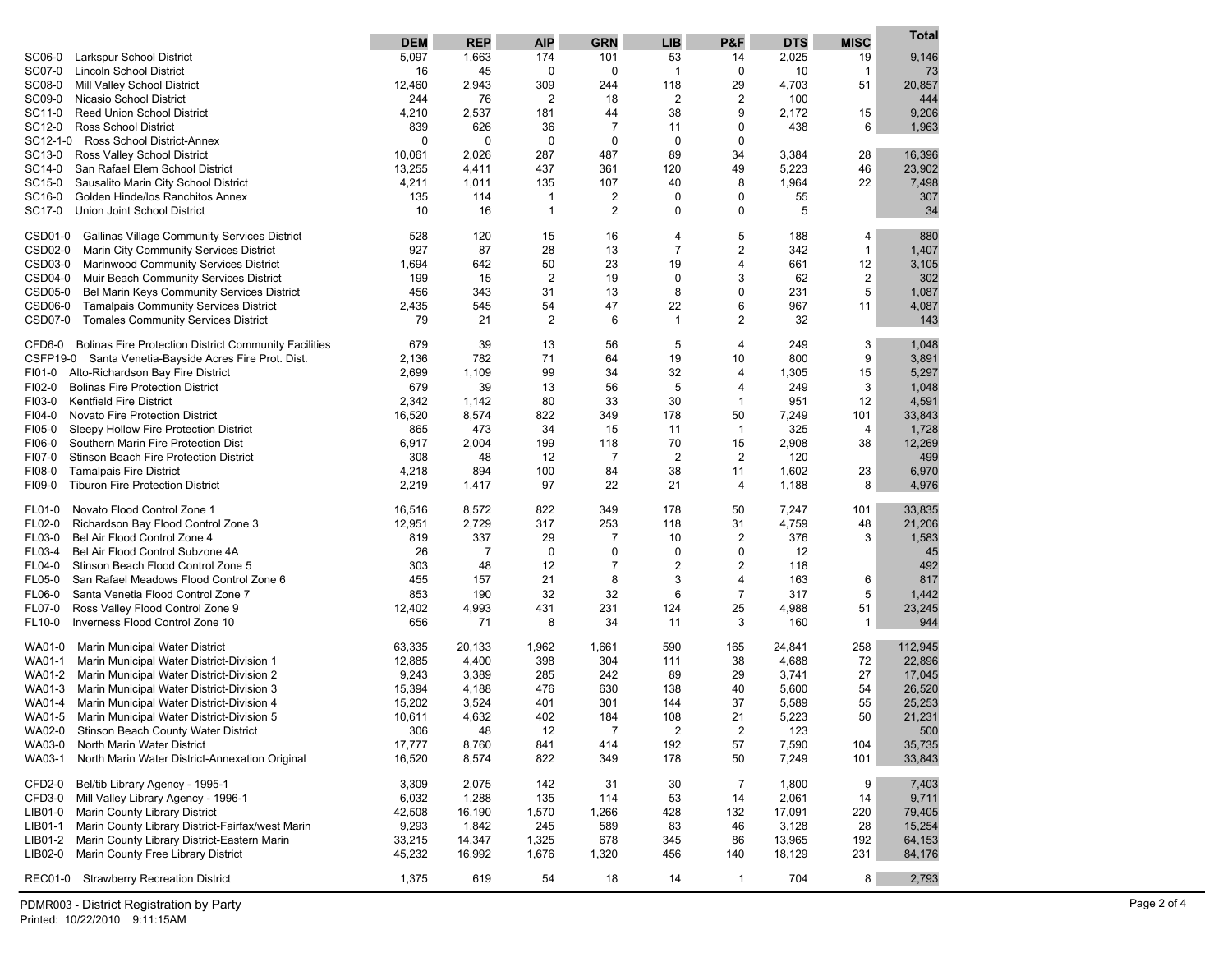|                                                                                               | <b>DEM</b>   | <b>REP</b>   | <b>AIP</b>     | <b>GRN</b>     | <b>LIB</b>              | P&F                            | <b>DTS</b> | <b>MISC</b>    | Total        |
|-----------------------------------------------------------------------------------------------|--------------|--------------|----------------|----------------|-------------------------|--------------------------------|------------|----------------|--------------|
| Strawberry Recreation District-Zone IV<br><b>REC01-1</b>                                      | 43           | 40           | 3              | 0              | 1                       | 0                              | 38         |                | 125          |
| <b>REC02-0</b><br>Mesa Park                                                                   | 679          | 39           | 13             | 56             | 5                       | 4                              | 249        | 3              | 1,048        |
| <b>CSFP27-0</b><br>Ross Valley Paramedic CSA No. 27                                           | 20,807       | 6,303        | 653            | 673            | 198                     | 55                             | 7,728      | 74             | 36,491       |
| <b>CSFP27-1</b><br>Ross Valley Paramedic District 27 Portions                                 | 676          | 175          | 19             | 32             | $\overline{\mathbf{c}}$ | 3                              | 266        | 2              | 1,175        |
| <b>CSFP28-0</b><br>West Marin Paramedic CSA No. 28                                            | 4,544        | 837          | 111            | 300            | 41                      | 23                             | 1,540      | 15             | 7,411        |
| RANCH-0 Los Ranchitos Sanitary Elect                                                          | 130          | 107          | $\overline{1}$ | $\overline{2}$ | 0                       | $\mathbf 0$                    | 48         |                | 288          |
| SA01-0<br>Ross Valley Sanitary District No. 1                                                 | 17,351       | 5,179        | 540            | 607            | 162                     | 46                             | 6,328      | 58             | 30,271       |
| Tiburon Sanitary District No. 5<br>SA02-0                                                     | 1,788        | 1,281        | 87             | 22             | 14                      | 3                              | 992        | 2              | 4,189        |
| SA03-0<br>Novato Sanitary District                                                            | 15,469       | 7,915        | 774            | 316            | 161                     | 44                             | 6,818      | 94             | 31,591       |
| SA04-0<br><b>Almonte Sanitary District</b><br><b>Alto Sanitary District</b>                   | 664          | 149          | 12             | 10             | 8<br>8                  | 3                              | 247        | 5              | 1,098        |
| SA05-0<br>SA06-0<br>Homestead Valley Sanitary District                                        | 439<br>1,088 | 62<br>201    | 16<br>32       | 8<br>26        | 10                      | $\mathbf{1}$<br>$\overline{2}$ | 158<br>385 | 2<br>6         | 694<br>1,750 |
| SA07-0<br>Las Gallinas Valley Sanitary District                                               | 9,988        | 3,592        | 313            | 200            | 91                      | 33                             | 3,730      | 62             | 18,009       |
| SA08-0<br>Richardson Bay Sanitary District                                                    | 2,961        | 1,441        | 117            | 33             | 30                      | 5                              | 1,531      | 15             | 6,133        |
| SA09-0<br>Sausalito-Marin City Sanitary District                                              | 4,108        | 1,000        | 132            | 100            | 39                      | 8                              | 1,916      | 22             | 7,325        |
| Larkspur Sanitary District<br>SA10-0                                                          | 0            | $\mathbf 0$  | 0              | 0              | 0                       | $\mathbf 0$                    |            |                |              |
| San Rafael Sanitary District<br>SA11-0                                                        | 10,545       | 3,648        | 327            | 284            | 99                      | 33                             | 4,203      | 32             | 19,171       |
| Corte Madera Sanitary 2<br>SA12-0                                                             | 172          | 60           | 2              | 3              | 3                       | 0                              | 74         | $\overline{2}$ | 316          |
| <b>Bolinas Permanent Road Division</b><br>RD01-0                                              | 32           | $\mathbf{1}$ | 1              | 1              | 0                       | $\mathbf 0$                    | 13         |                | 48           |
| RD02-0<br>Monte Cristo Permanent Road Division                                                | 44           | 10           | $\mathbf{1}$   | 3              | 0                       | $\overline{2}$                 | 18         |                | 78           |
| RD03-0<br><b>Inverness Permanent Road Division</b>                                            | 0            | $\mathbf 0$  | 0              | 0              | 0                       | $\mathbf 0$                    |            |                |              |
| <b>Black Point Permanent Road Division</b><br>RD04-0                                          | $\mathbf 0$  | $\mathbf 0$  | 0              | 0              | $\mathbf 0$             | $\mathbf 0$                    |            |                |              |
| RD05-0<br>Paradise Ranch Estates Permanent Road Division                                      | 101          | 3            | 1              | 4              | $\mathbf{1}$            | $\overline{2}$                 | 22         |                | 134          |
| RD06-0<br>Ridgewood Ave Permanent Road Division                                               | 35           | 2            | $\mathbf{1}$   | $\mathbf{1}$   | $\mathbf 0$             | $\mathbf 0$                    | 8          |                | 47           |
| Bel/tib Open Space-Cfd - 1993-1<br>CFD1-0                                                     | 2,318        | 1,613        | 115            | 25             | 18                      | $\overline{4}$                 | 1,274      | 3              | 5,370        |
| CFD4-0<br>Bel/tib Open Space-Cfd - 1997-1                                                     | 2,318        | 1,613        | 115            | 25             | 18                      | $\overline{4}$                 | 1,274      | 3              | 5,370        |
| CSOS-0 Ross San Anselmo Open Space Service District                                           | 5,962        | 1,537        | 179            | 200            | 53                      | 11                             | 2,127      | 19             | 10,088       |
| CSOS18-0 Santa Venetia-Rafael Meadows Open Sp. 18                                             | 2,920        | 910          | 104            | 79             | 18                      | 14                             | 1,117      | 16             | 5,178        |
| CSOS20-0<br>Novato Open Space County Service Dist 20                                          | 798          | 716          | 51             | 21             | 6                       | $\overline{4}$                 | 336        | 6              | 1,938        |
| CSOS23-0<br>Terra Linda Open Space County Service Dist 23                                     | 3,792        | 1,410        | 106            | 70             | 38                      | 8                              | 1,410      | 21             | 6,855        |
| CSOS25-0<br>Novato NW Open Space CSA No. 25                                                   | 1,455        | 810          | 67             | 20             | 21                      | $\overline{4}$                 | 553        | 10             | 2,940        |
| CSA01-0<br>Loma Verde County Service Area 1                                                   | 373          | 203          | 23             | 8              | 6                       | $\mathbf 0$                    | 177        | $\overline{7}$ | 797          |
| CSA06-0<br>Gallinas Canal County Service Area 6                                               | 318          | 115          | 18             | 11             | 4                       | 5                              | 152        | 2              | 625          |
| <b>CSA09-0</b><br>Northbridge County Service Area 9                                           | 173          | 93           | 9              | 4              | 1                       | $\mathbf{1}$                   | 51         |                | 332          |
| CSA13-0<br>Lucas Valley County Service Area 13                                                | 644          | 226          | 11             | 12             | 6                       | $\mathbf 0$                    | 215        | 3              | 1,117        |
| CSA14-0<br>Homestead Valley County Service Area 14                                            | 1,078        | 196          | 32             | 26             | 9                       | 2                              | 377        | 6<br>5         | 1,726        |
| CSA16-0<br>Greenbrae County Service Area 16<br>CSA29-0<br>Paradise Cay County Service Area 29 | 1,158<br>74  | 576<br>86    | 32<br>4        | 10<br>0        | 12<br>1                 | $\mathbf{1}$<br>$\mathbf 0$    | 458<br>33  |                | 2,252<br>198 |
| CSA31-0<br>County Service Area 31                                                             | 5,841        | 1,118        | 149            | 318            | 48                      | 27                             | 2,053      | 23             | 9,577        |
| CSA32-0<br>Strawberry Point County Service Area 32                                            | 88           | 35           | 1              | 0              | 0                       | $\mathbf 0$                    | 47         |                | 171          |
| CSA33-0<br>Stinson Beach County Service Area 33                                               | 308          | 48           | 12             | $\overline{7}$ | $\mathbf 2$             | 2                              | 120        |                | 499          |
| CSOS17-0<br>Kentfield Open Space County Service Area 17                                       | 4,374        | 1,873        | 147            | 65             | 40                      | 4                              | 1,683      | 19             | 8,205        |
| CSA17-0<br>Kentwoodlands Police Protection District 17                                        | 480          | 330          | 19             | $\overline{7}$ | $\overline{7}$          | 1                              | 199        | $\mathbf{1}$   | 1,044        |
| 7777-0 Mart'y Workers                                                                         | 0            | 0            | 0              | 0              | 0                       | 0                              |            |                |              |
| CFD5-0 Mill Valley Muni Services - 1997-1                                                     | 6,032        | 1,288        | 135            | 114            | 53                      | 14                             | 2,061      | 14             | 9,711        |
| DUMMY-0 Selected Pct                                                                          | 0            | 0            | 0              | 0              | 0                       | $\mathbf 0$                    |            |                |              |
| LT01-0 Marin County Highway Lighting District                                                 | 8,788        | 2,536        | 255            | 206            | 82                      | 30                             | 3,368      | 44             | 15,309       |
| <b>Mail Houses</b><br>MAIL-0                                                                  | 0            | 0            | 0              | 0              | 0                       | 0                              |            |                |              |
| MSQ01-0 Mosquito Abatement Dist                                                               | 82,944       | 29,337       | 2,847          | 2,196          | 797                     | 237                            | 33,148     | 370            | 151,876      |
| SAN-0 Sel                                                                                     | 0            | 0            | 0              | 0              | 0                       | 0                              |            |                |              |
| SWR04-0<br>Nmcwd Improvement District-Pr<br>Twin Cities Police Authority                      | 144          | 28           | $\overline{c}$ | 7              | $\overline{\mathbf{c}}$ | $\mathbf{1}$                   | 58         | $\mathbf{1}$   | 243          |
| TCPA-0                                                                                        | 7,782        | 2,659        | 270            | 145            | 74                      | 20                             | 3,067      | 29             | 14,046       |
| <b>Bolinas Community Public Utility District</b><br><b>PUD01-0</b>                            | 593          | 34           | 13             | 50             | 4                       | 4                              | 209        | $\overline{c}$ | 909          |